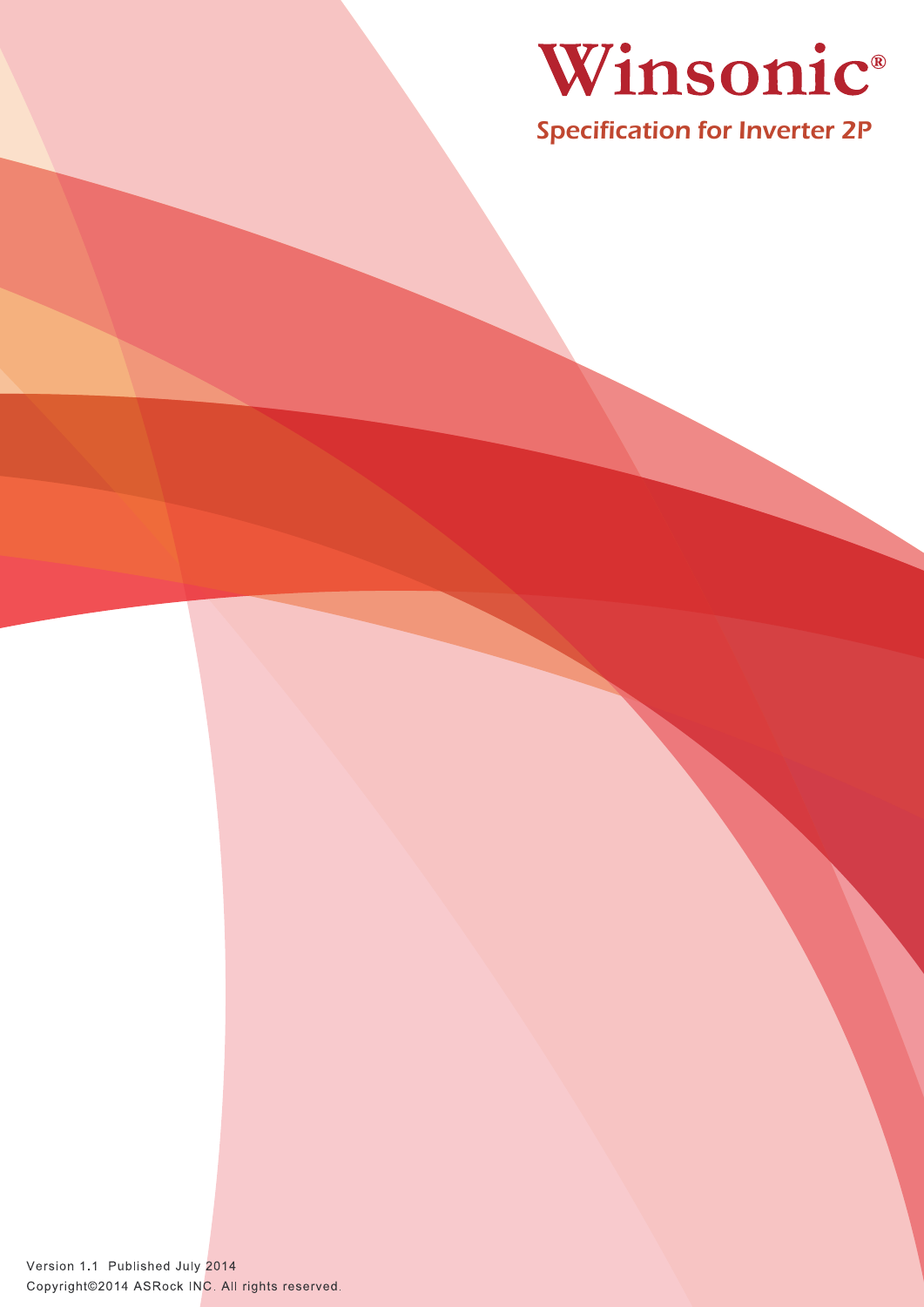## Application : 100W (46V 1.1A x2) Feature: This specification is applied to LED inverter unit for LCD backlight

Over Voltage Protection Destiny Current Protection

Under VoltageLock Out

## MAXIMUM RATINGS\*

| Symbol | Parameter                    | Value         | Unit         |
|--------|------------------------------|---------------|--------------|
| Vin    | <b>Supply Voltage</b>        | 24V           | Vdc          |
| Imax   | <b>Input Current</b>         | 4.2A          | Adc          |
| Pmax   | Output power                 | 100.00        | <b>Watts</b> |
| Top    | <b>Operating Temperature</b> | $0 - 60$      | $C^{\circ}$  |
| Tst    | <b>Storage Temperature</b>   | $-20 \sim 70$ | $C^{\circ}$  |

| LED Rail Output                 |                 |  |  |
|---------------------------------|-----------------|--|--|
| <b>Mating Connector CN2/CN3</b> |                 |  |  |
| Pin No.                         | Signal          |  |  |
|                                 | +Vout :46V 1.1A |  |  |
|                                 | -Vout           |  |  |

| <b>LED Rail Output</b>   |                 |  |  |  |
|--------------------------|-----------------|--|--|--|
| Mating Connector CN4/CN5 |                 |  |  |  |
| Pin No.                  | Signal          |  |  |  |
|                          | +Vout: 46V 1.1A |  |  |  |
|                          | -Vout           |  |  |  |

| <b>CONNECTORS</b>           |                                 |
|-----------------------------|---------------------------------|
| Voltage Input               |                                 |
| <b>Mating Connector CN1</b> |                                 |
| Pin No.                     | Signal                          |
|                             | 24VDC                           |
| 2                           | <b>GND</b>                      |
|                             | Internal PWM (DC Power Control  |
| 3                           | Duty, 0~5V);(0V, 100% Duty) for |
|                             | <b>GND</b>                      |
| 5                           | ON/OFF(2.5~5V ON, 0~0.8V OFF)   |

| <b>RECOMMENDED OPERATING VALUES</b> |                              |                      |      |  |  |
|-------------------------------------|------------------------------|----------------------|------|--|--|
| Symbol                              | Parameter                    | <b>Typical Value</b> | Unit |  |  |
| Vin                                 | <b>Supply Voltage</b>        | 24V                  | Vdc  |  |  |
| Lhigh                               | Logic Input High             | $2.5 - 5$            | Vdc  |  |  |
| Llow                                | Logic Input Low              | $0 - 0.8$            | Vdc  |  |  |
| Din                                 | <b>Dimming Potentiometer</b> | $0 \sim 5.0$         | Vdc  |  |  |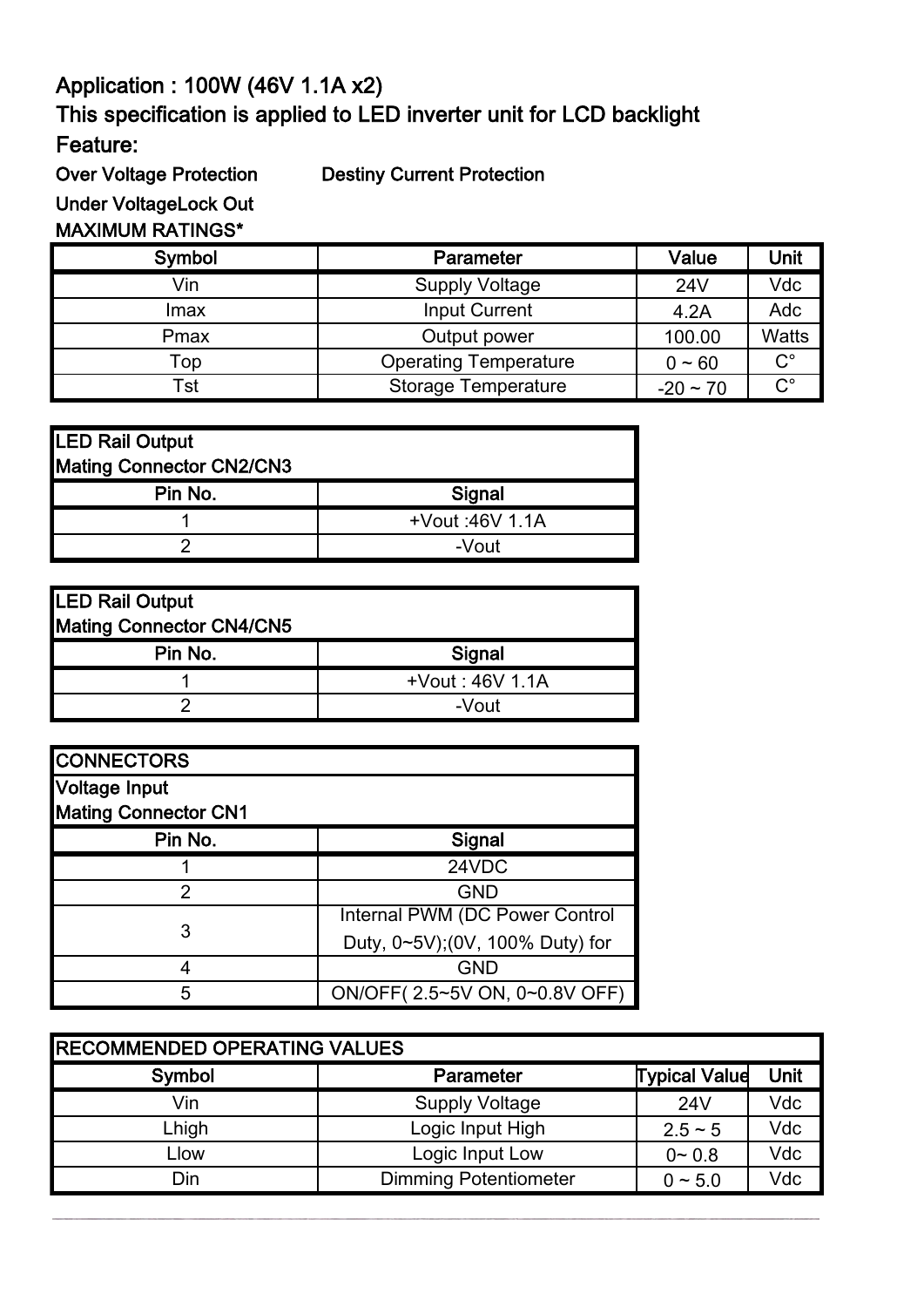